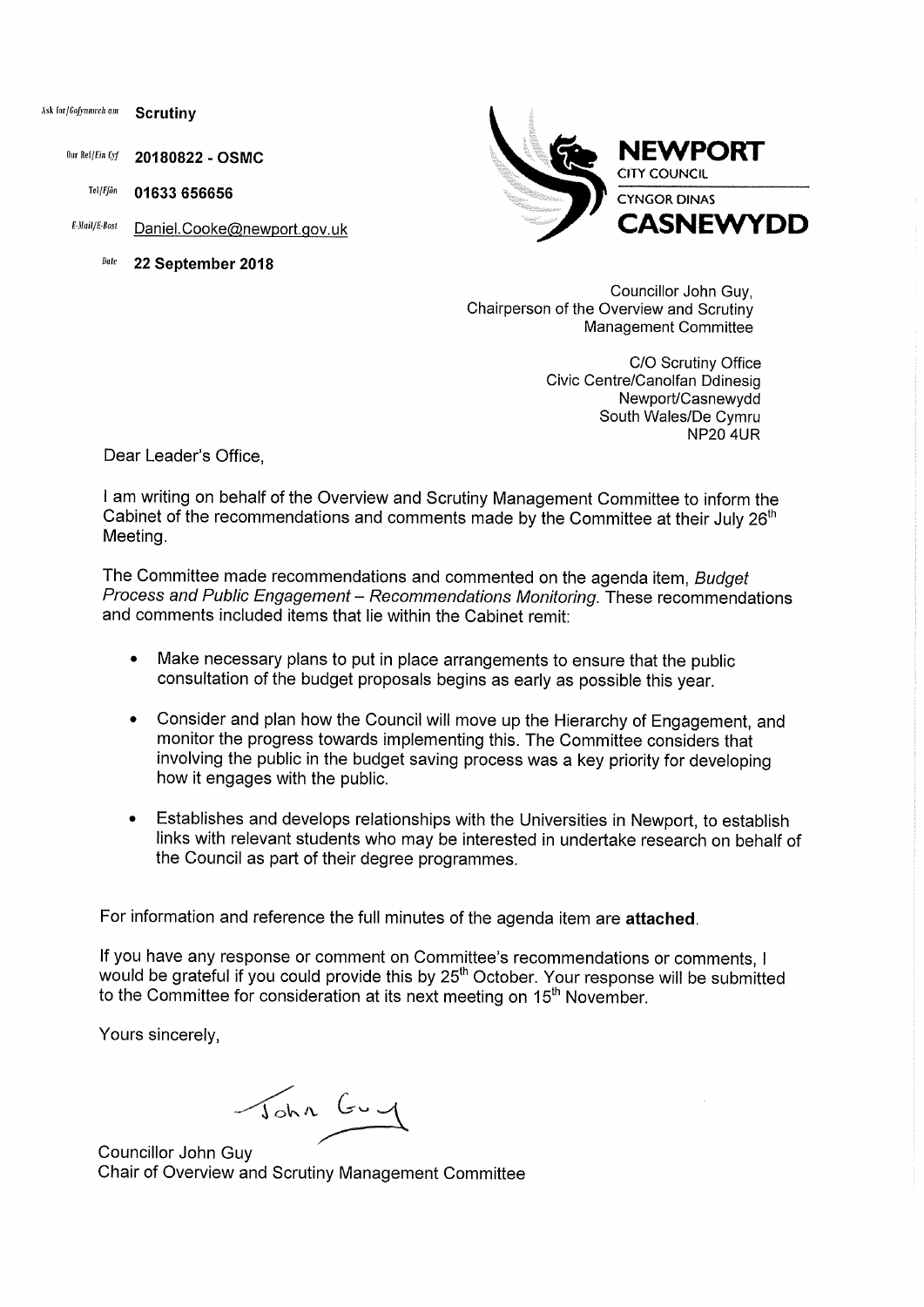## **Extract of the Minutes of Overview and Scrutiny Management Committee held on 26 July 2018 at 10am**

can be consulted throughout the year. The Belle Vue Park Car Parking was given as an example by a Member. People could be consulted on whether free parking in parks or a small rise in Council Tax was preferable.

- Comment was then made that the Council had not taken advantage of some opportunities. An example was given that Welsh Government offered a sum of money to be applied for by Local Authorities so they could liaise with local businesses to allow the public to use their toilets however the Council had not applied. The Officer acknowledged that this opportunity had not been taken up. The Officer advised that it was a challenge to move up the Hierarchy of Engagement as it was difficult to change the culture and mind-set to enable this to happen. The arrangements for this year's budget consultation were being developed, and pre consultation engagement ideas were being looking into, such as Hereford Council's method of engagement.
- Concerns were raised regarding the Council moving away from paper surveys as an engagement tool. Members were advised that paper surveys required a member of staff to manually input responses which was an additional resource requirement. However, paper copies would still be available, and the Council was not moving away from this method of engagement. Last year both paper and face to face surveys were produced and included in the overall data.
- It was also asked if it would be better if the Budget Consultation could be tailored in a way that people could choose which questions and areas that they wished to provide opinion on. Members then suggested that links to the survey could be given to those directly impacted such as parents at schools and library users if those were to be affected by the budget. Members were told that this could considered, Officers also stated that the previous survey was overcomplicated, when the information needed to be balanced and clear.
- The Officer advised that the figures around the impact the bus WIFI had could be provided to the Committee. There were around 150,000 unique sign-ons using the bus WIFI, which asked users five questions around consultation and engagement. However the bus WIFI was not able to provide sufficient data to base a budget consultation on. The bus WIFI had been used last year in the budget consultation to raise awareness and to find out if people would complete the consultation or not. 45% of people said they would not respond to budget consultations.
- Members were told that the times that had the best results were when survey questions were asked in a face to face, one to one setting, an example was given from last year when a day was spent in the Market talking to people about the budget. The Market session discussed the budget proposals with around 40 people responding to questions. This brought in better quality data, however it was resource intensive.

The Committee then thanks the Head of People and Business Change for attending.

The Head of Finance presented an overview of the report to the Committee. The Officer advised that the framework was in place to allow for medium term and strategic approach to the budget. There was a 4 year plan that had identified where funding was going during that period and the cost pressures which allowed for saving proposals or strategies on how the Council would deal with budget pressures. In terms of the Corporate Plan, it had been very explicit with "20 promises by 2022" with most of them being achieved using existing